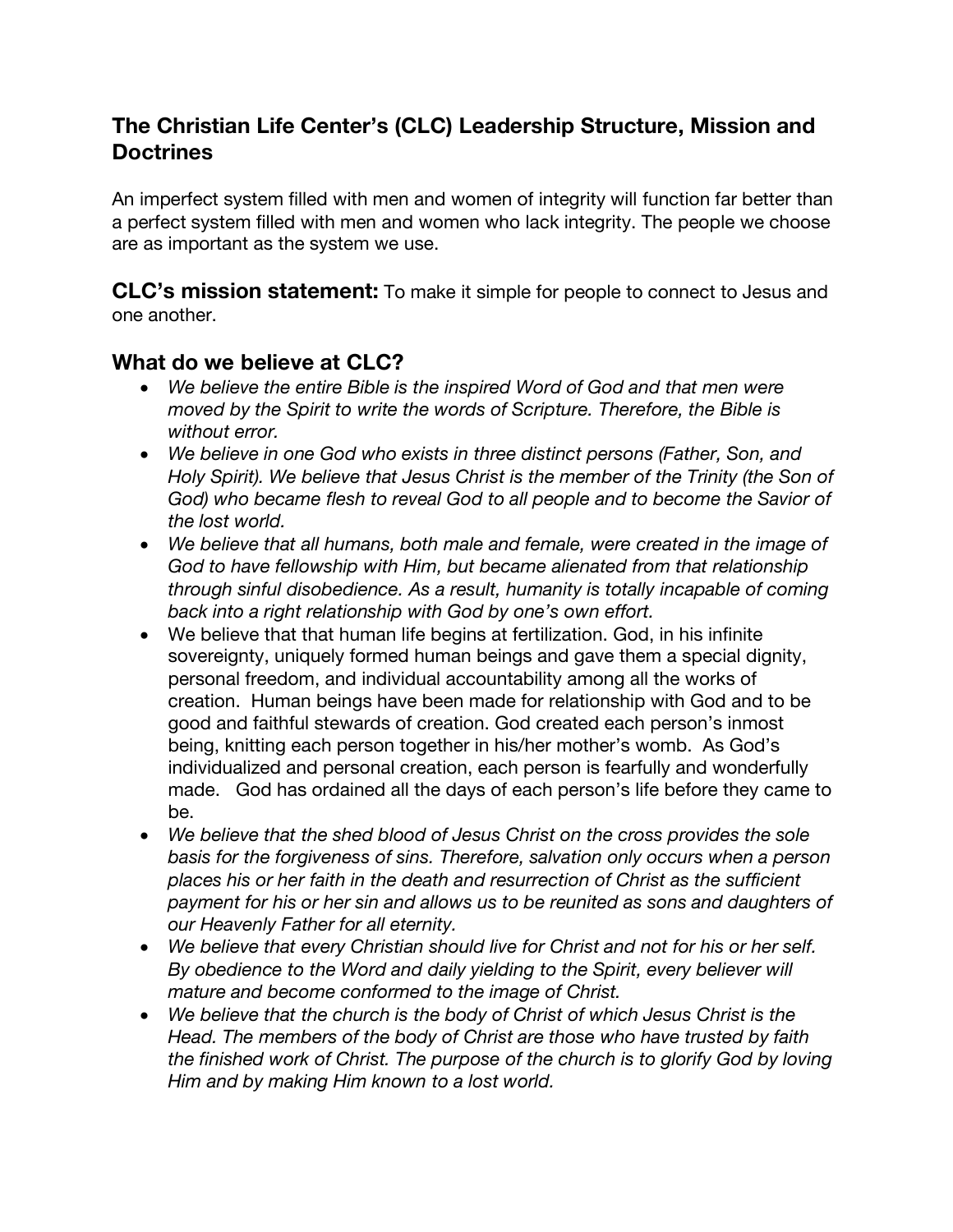• *We believe that marriage involves the union of one man and one woman in permanent sacred fidelity. It is God alone who has ultimate authority to prescribe and describe the marital relationship Furthermore, sexual intimacy is only properly exercised and pursued within the confines of a marital relationship.*

**Purpose:** This document outlines the guidelines CLC employs in selecting key leadership and managing ongoing systems and procedures. In addition, this document provides accountability for ministry leaders and key information for the church body. While impossible to anticipate all future contingencies, the intent of this document is to provide flexibility to meet long-term changing needs.

The CLC government is built around six teams of people:

- 1. The Board of Elders
- 2. The Nominating Committee
- 3. The Directional Leadership Team
- 4. The Personnel Team
- 5. The Deacons
- 6. The Congregation

### **1. Board of Elders**

The Board of Elders is comprised of seven to twelve people, including the senior pastor and associate pastor who are both Covenant Order of Evangelical Presbyterians (ECO) pastors and as such members of the presbytery. The presbytery is an administrative body representing all the local congregations of an ECO Presbyterian district.

Both the senior pastor and associate pastor are permanent members of the board of Board of Elders.

## **The Purpose of the Board of Elders**

The Board of Elders function primarily as discerners and guardians of the organization. They are not expected to oversee specific projects or ministry areas in their capacity as board members. They function as overseers for the entire organization establishing guidelines for staff compensation, providing approval and oversight for the church budget, and evaluating the effectiveness and direction of the organization according to three criteria:

- CLC's mission: To make it simple for people to connect to Jesus and one another.
- CLC's resources.
- CLC's doctrine.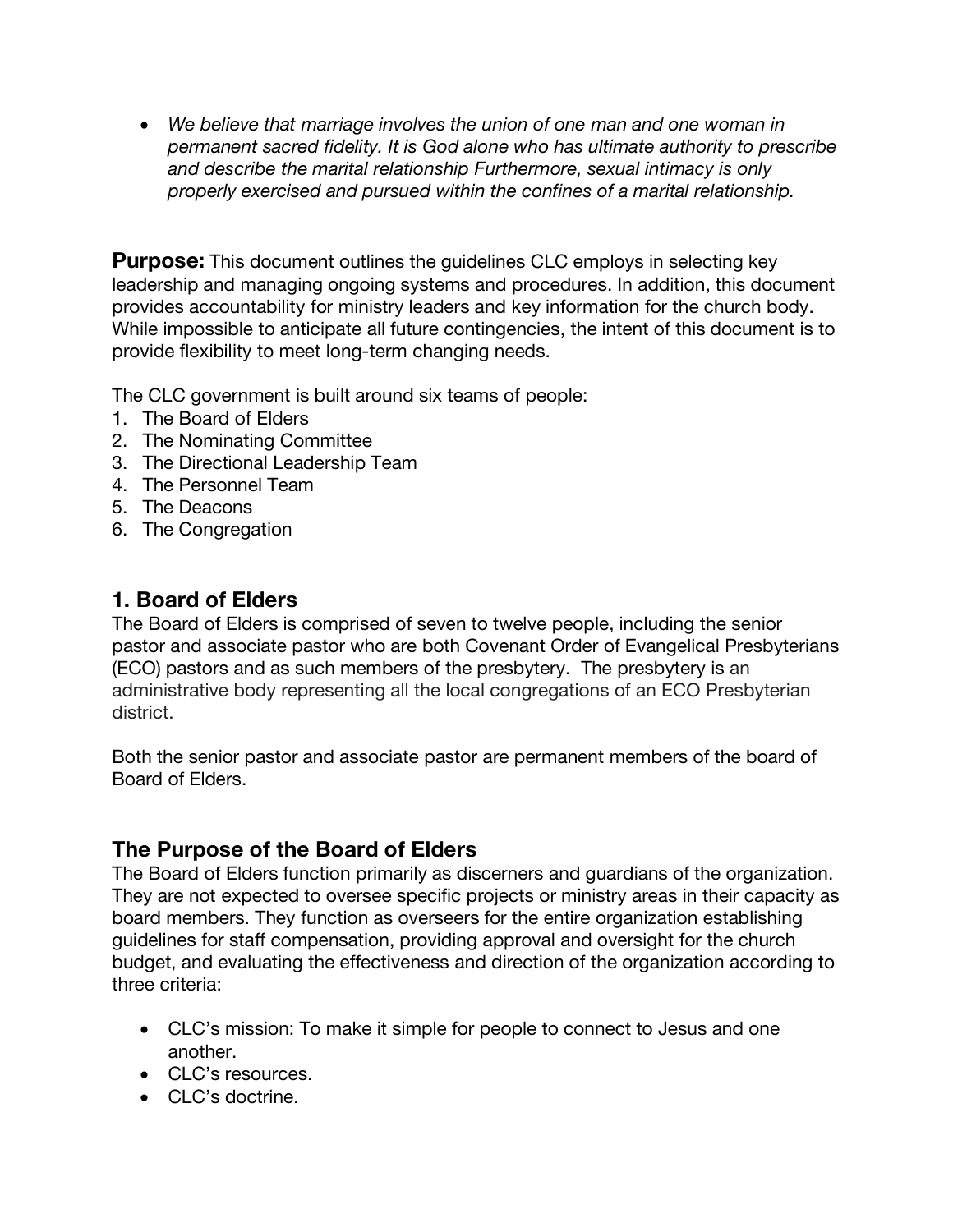# **Teaching and Ruling Elders:**

The primary spiritual leaders of a congregation are the Teaching Elders and Ruling Elders, who are also called overseers or pastors in the New Testament. Elders teach or preach the Word and shepherd the souls of those under their care (Eph. 4:11; 1 Tim. 3:2; 5:17; Titus 1:9; Heb. 13:17).

Like the apostles, the teaching elders' primary role is one of preaching the Word of God. Regarding Ruling Elders, "Ruling" in the title is about measuring, not flexing power. It is their role to measure the spiritual health of the congregation entrusted to their care and make decisions that equip and strengthen the congregation's discipleship. Ruling elders follow the example of Christ and lead by service while working with moderators of session and pastors.

ECO Polity 2.02 The Ministry of Elders (p.20): Elders are given authority and responsibility, along with pastors, to oversee the spiritual health of the congregation as well as the congregation's faithfulness to God's mission. Elders may also be asked to preach and teach. Elders shall be elected by the congregation.

The Board of Elders (also referred to as The Session) do not determine programming. This responsibility falls to the Directional Leadership Team. However, the Board is responsible for evaluating programming based on its appropriateness and effectiveness in furthering the overall mission of CLC.

The senior pastor will meet with the Board of Elders at least monthly.

#### **The Authority of the Board of Elders**

For all practical purposes, the Board of Elders have final say in any and all matters concerning the overall direction of the organization. Unless otherwise specified in this document, anything voted on by the Board of Elders requires a two-thirds majority of all in attendance in order to pass. A quorum of two-third of the members must be present and voting at the time any vote is taken.

#### **There are four decisions that the Board of Elders may not make without Congregational Membership approval at a Congregational Business Meeting.**

1. The Board of Elders may not appoint a new senior pastor.

2. The Board of Elders may not approve debt for the organization in excess of one-half of the previous year's annual operating budget.

3. The Board of Elders cannot change or establish the denominational affiliation of CLC.

4. The Board of Elders may not change the Articles of Incorporation, or the Constitution.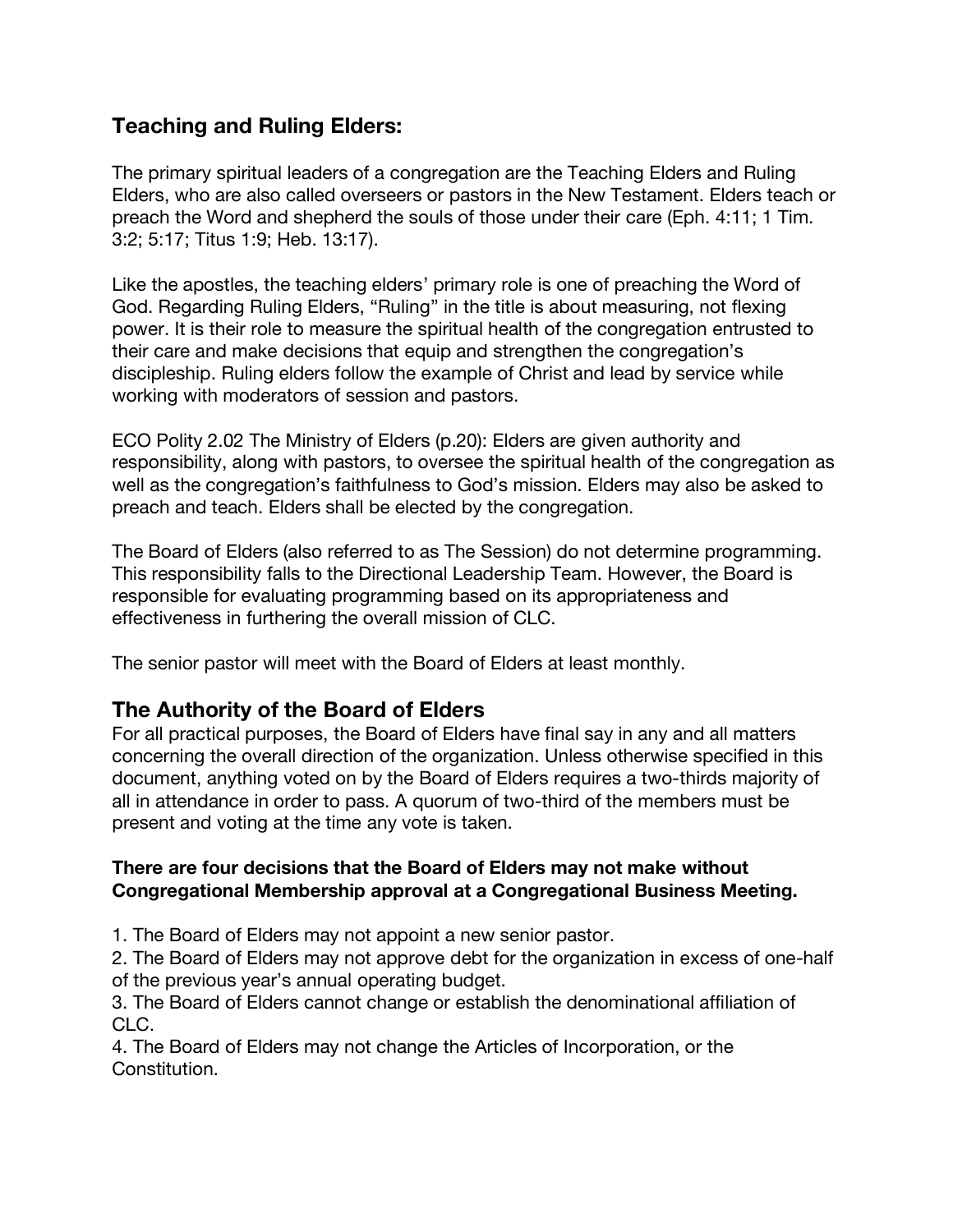In addition to functioning primarily as discerners and guardians of the organization, The Board of Elders will serve in a secondary capacity as a Staff/Church Ministry Liaison. This liaison role for all Elders will support staff volunteer recruitment and ministry support, including ministry implementation and deacon oversight. A Staff/Ministry Liaison is an individual chosen from the leadership of a particular ministry team to represent that group. Moreover, each liaison serves as a channel for communication to and from the various ministries and church congregants. Each liaison commits to serve a one-year term and may be appointed for an additional term.

# **The Dismissal of a Board of Elders Member**

If it becomes apparent that a board member should not serve, that member may resign, or by three-fourths vote of the Board of Elders, excluding the board member under consideration, be immediately retired from the Board of Elders. The position will remain vacant until the next regularly scheduled year or until the Board of Elders choose a suitable replacement.

# **The Session**

### **Purpose and Composition**

Every congregation is governed by its Board of Elders that are referred to as the Session. (See ECO Polity 1.0601) The Session consists of the elders duly elected by and from the covenant partners of the congregation, along with the congregation's installed pastors, associate pastors and, in accordance with the congregation's own rule, assistant pastors who have been elected by the congregation. Also, by its own rule, the congregation shall determine the number of elders, their length of service, and the ordering of the session.

## **Meetings of the Session**

The Senior Pastor shall ordinarily moderate all meetings of the Session. If it is impractical, the pastor may ask another pastor or an elder to preside, with the Session's approval.

The Session shall hold stated meetings at least quarterly, and shall meet at the call of the moderator, at the request of two or more elders, or at the request of the Presbytery. Full minutes of the meetings and actions of the session shall be maintained and shall be available to any covenant partner of the congregation or at the request of the presbytery (supplied by the Clerk of Session).

# **The Responsibilities of the Session (For more details see ECO polity 1.0603)**

a. The session has responsibility and authority for governing the congregation and guiding its mission for Christ in the world. In the Reformed tradition the marks of the church are the proclamation of the Word, the Sacraments rightly celebrated, and the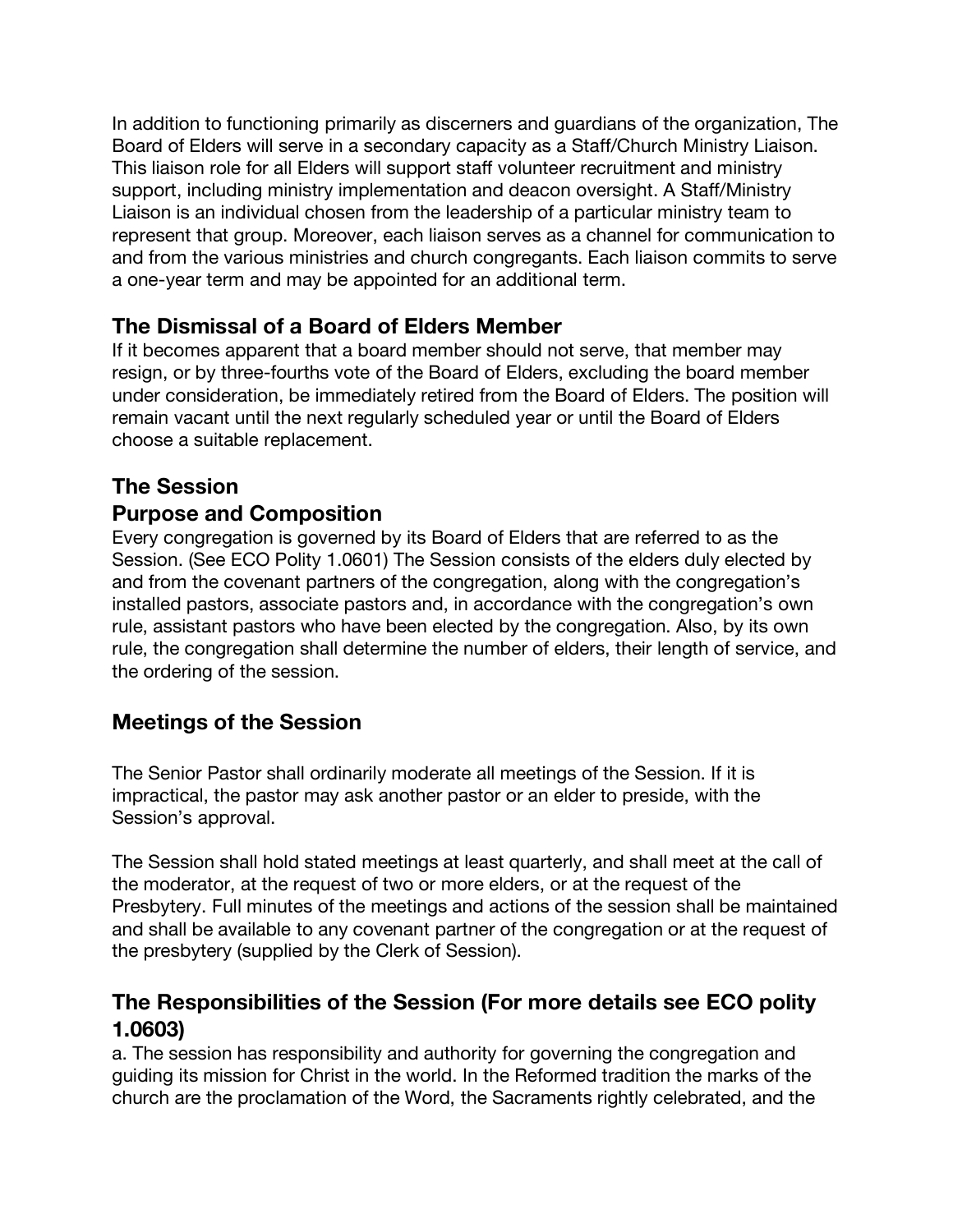exercise of discipline. Therefore, the session shall: Provide for the worship and educational life of the congregation; provide a place where the congregation may regularly worship; provide for the regular preaching of the Word by persons properly approved; oversee the planning and the ordering of the worship services of the congregation; lead the congregation in ministries of evangelism, compassion, and justice; and develop and nurture relations with other congregations.

b. Authorize and provide for the regular celebration of the Lord's Supper; authorize the administration of Baptism.

c. Plan for and provide an effective disciple-making, ministry-discernment process for the congregation and new believers, equipping them to be missional Christians and being faithful to nurture them into spiritual maturity and significant ministry.

d. Elect elder commissioners to the presbytery and may propose to the presbytery matters of common interest or concern as well as proposals to amend this Organization Structure document.

e. Maintain a roll of covenant partners and a roll of baptisms.

f. The session shall adopt and administer an annual budget and shall publish it to the congregation.

g. Arrange for an independent financial review annually and shall publish the report to the congregation and to the presbytery.

h. Evaluate the congregation's ministry and mission and report to the presbytery for reasons of mutual accountability and the sharing of best practices.

#### **Senior Pastor and Associate Pastors**

Pastors are members of the presbytery (see ECO polity 2.0401). Thus, their ministry and calling are approved by the presbytery or its authorized team that is responsible for examining and credentialing pastors. All members of the presbytery have voice in its deliberations; and the right to vote is given to those serving in a pastoral capacity in a congregation. In order to ensure maximum deployment for the kingdom of God, as well as ensuring the core integrity of theology and ministry, categories and responsibilities of pastors are as follows:

a. Pastor/Head of Staff – Pastors/Heads of Staff or Co-Pastors/Heads of Staff are called by the congregation and installed by the presbytery and shall have the responsibility to moderate session and congregational meetings. They are members of presbytery with voice and vote.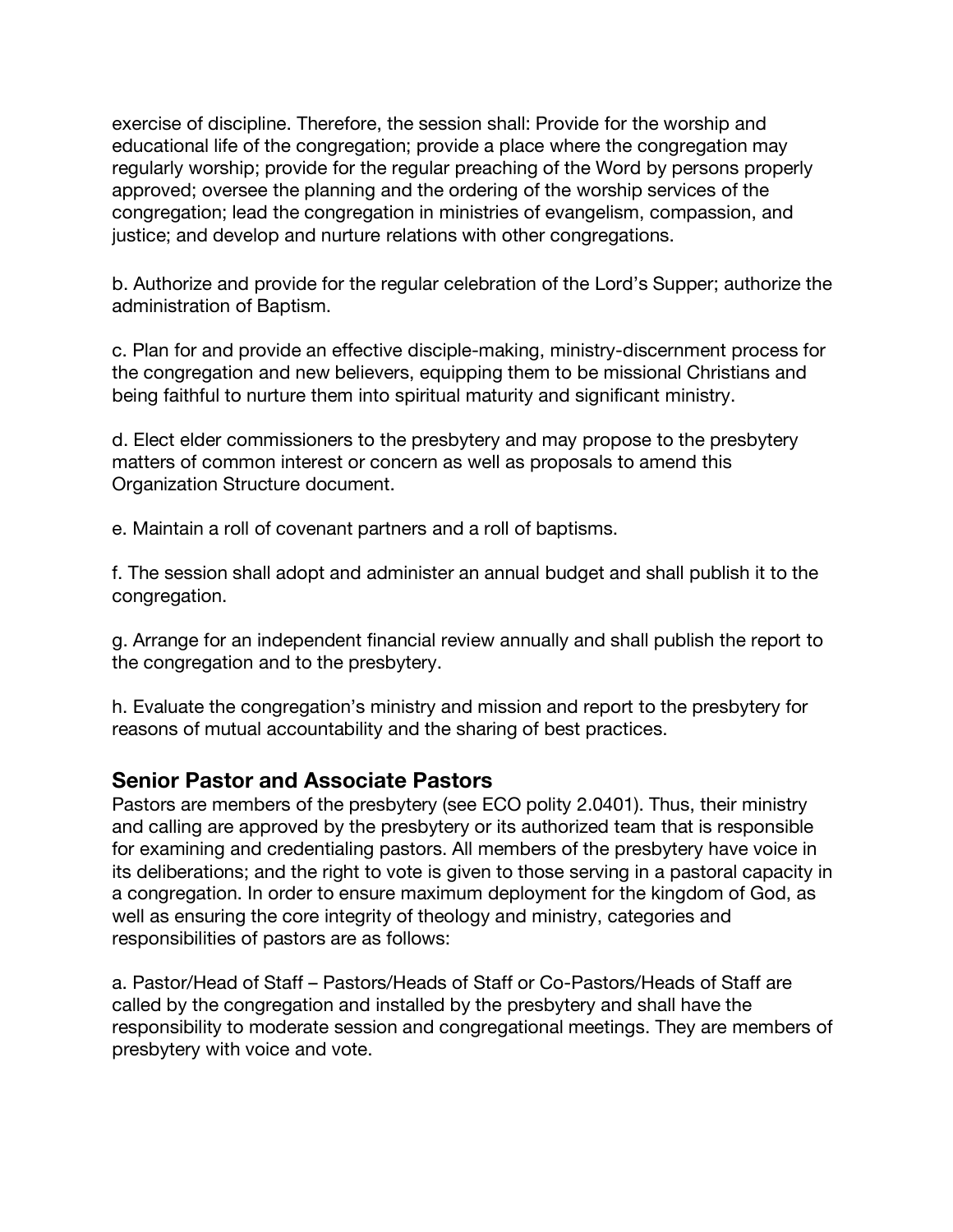b. Associate Pastor – Associate pastors are called by the congregation and installed by the presbytery upon recommendation of the session. They are members of presbytery with voice and vote.

c. Assistant Pastor – Assistant pastors are called by the session or pastor/head of staff according to rule of the session. The session, acting as a pastor nominating committee, may propose to the congregation that an assistant pastor be called as an associate pastor. Assistant pastors are members of presbytery with voice and vote, and may, upon election by the congregation, serve on the session with voice and vote in accordance with the congregation's own rule.

## **2. Nominating Committee and the Selection of Board of Elder Members**

At a time as set by the Board of Elders, but no less frequently than annually, the Elder Nominating Committee will determine a slate of Covenant Partners necessary to meet at least the minimum number of Board members to be voted on by the congregation. The Nominating Committee will be comprised of four Covenant Partners of the CLC congregation, as voted on at a Congregational Business Meeting, and at least three existing Elders. The Directional Leadership Team will be consulted as to a nominee's circumstances and ability to serve, but has no vote in the process.

New Board of Elders members are selected by the nominating committee and then voted on by the congregation. Each new Elder will go through training for the office of Elder. Board of Elders members serve one three-year term, and are required to rotate off for one year before becoming eligible for another term. Once someone is an elder, they are an elder for life, so this ministry continually provides good leadership in the life of the church.

## **Desired Qualifications of a Board of Elders Member**

A Board of Elders candidate must have been a Covenant Partner of CLC for at least one year prior to their selection to the Board, have been actively involved in ministry at CLC for at least two years, and fully subscribe to the organization's mission and values. (See above)

Furthermore, all elders are required to meet the qualifications for elder/overseer as outlined in 1 Timothy 3:1-11, Titus 1:5-9.

It is a trustworthy statement: if any man aspires to the office of overseer, it is a fine work he *desires to do. An overseer, then, must be above reproach, the husband of one wife, temperate, prudent, respectable, hospitable, able to teach, not addicted to wine or pugnacious, but gentle, uncontentious, free from the love of money. He must be one who manages his own household well, keeping his children under control with all dignity (but if a man does not know how to manage his own household, how will he take care of the church of God?) and not a new convert, lest he become conceited and fall into the condemnation incurred by the devil. And he*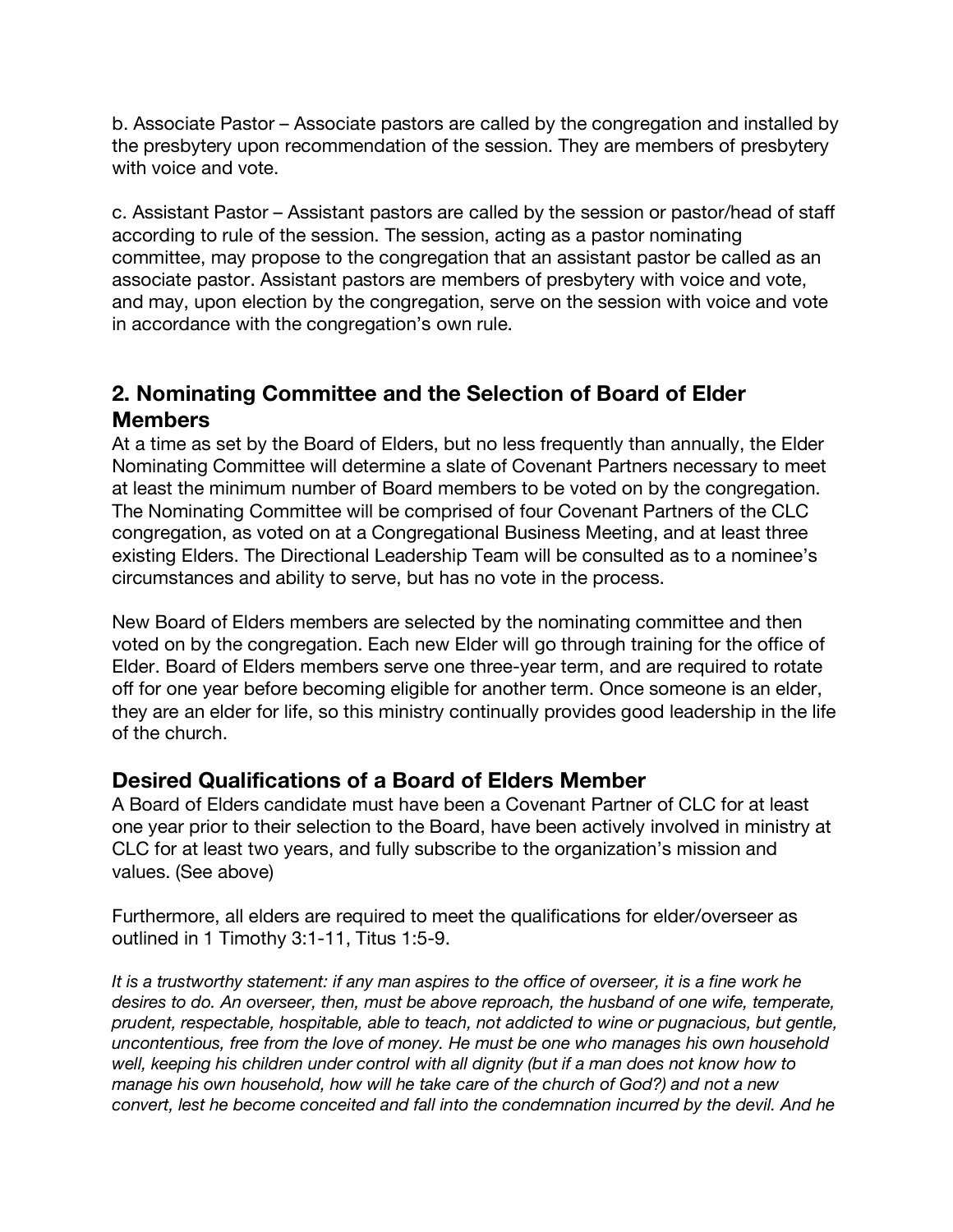*must have a good reputation with those outside the church, so that he may not fall into reproach and the snare of the devil. 1 Timothy 3:1-11*

For this reason I left you in Crete, that you might set in order what remains, and appoint elders in every city as I directed you, namely, if any man be above reproach, the husband of one wife, *having children who believe, not accused of dissipation or rebellion. For the overseer must be above reproach as God's steward, not self-willed, not quick-tempered, not addicted to wine, not pugnacious, not fond of sordid gain, but hospitable, loving what is good, sensible, just, devout, self-controlled, holding fast the faithful word which is in accordance with the teaching, that he may be able both to exhort in sound doctrine and to refute those who contradict. Titus 1:5-9*

# **3. The Directional Leadership Team (DLT)**

The senior pastor selects the Directional Leadership Team. The purpose of this group is to determine strategy, steps, and programming, give vision to the various ministries of the organization, and oversee the day-to-day operations. The executive staff is accountable to the senior pastor. All executive staff members are required to meet the character qualifications as outlined in 1 Timothy 3:1-7 and Titus 1:5-9.

The DLT is currently comprised of the following staff members:

Senior Pastor (Responsible for Overall Vision)

Chief Resource Officer (Responsible for managing CLCs assets and resources) Worship Director (Responsible for the Build Excitement Strategy of CLC) Discipleship Pastor (Responsible for the Build Foundations Strategy of CLC) Outreach Pastor (Responsible for the Build Bridges Strategy of CLC) Family Ministries Director (Responsible for all family ministries at CLC) Tech Director (Responsible for our online church campus)

# **4.The Personnel Team**

The Personnel Team serves the Board of Elders of the church in an advisory capacity on issues related to personnel administration. It does not exist to manage the interface between staff and congregation (that is the work of the session) and it does not exist to provide managerial or leadership oversight to the staff team (that is the work of the senior pastor).

The Personnel Team should make themselves available to receive reports of potential employment policy violations. While the Personnel Team is available to help staff process concerns and limitations, the Personnel Team will encourage staff to discuss issues directly with the employee in question or their direct supervisor. The only exception to this rule is a complaint that involves a potential professional misconduct issue. In this instance, the Personnel Team will investigate the issue and create and implement of plan of recourse, reconciliation, and restoration. This plan should be approved by the Board of Elders.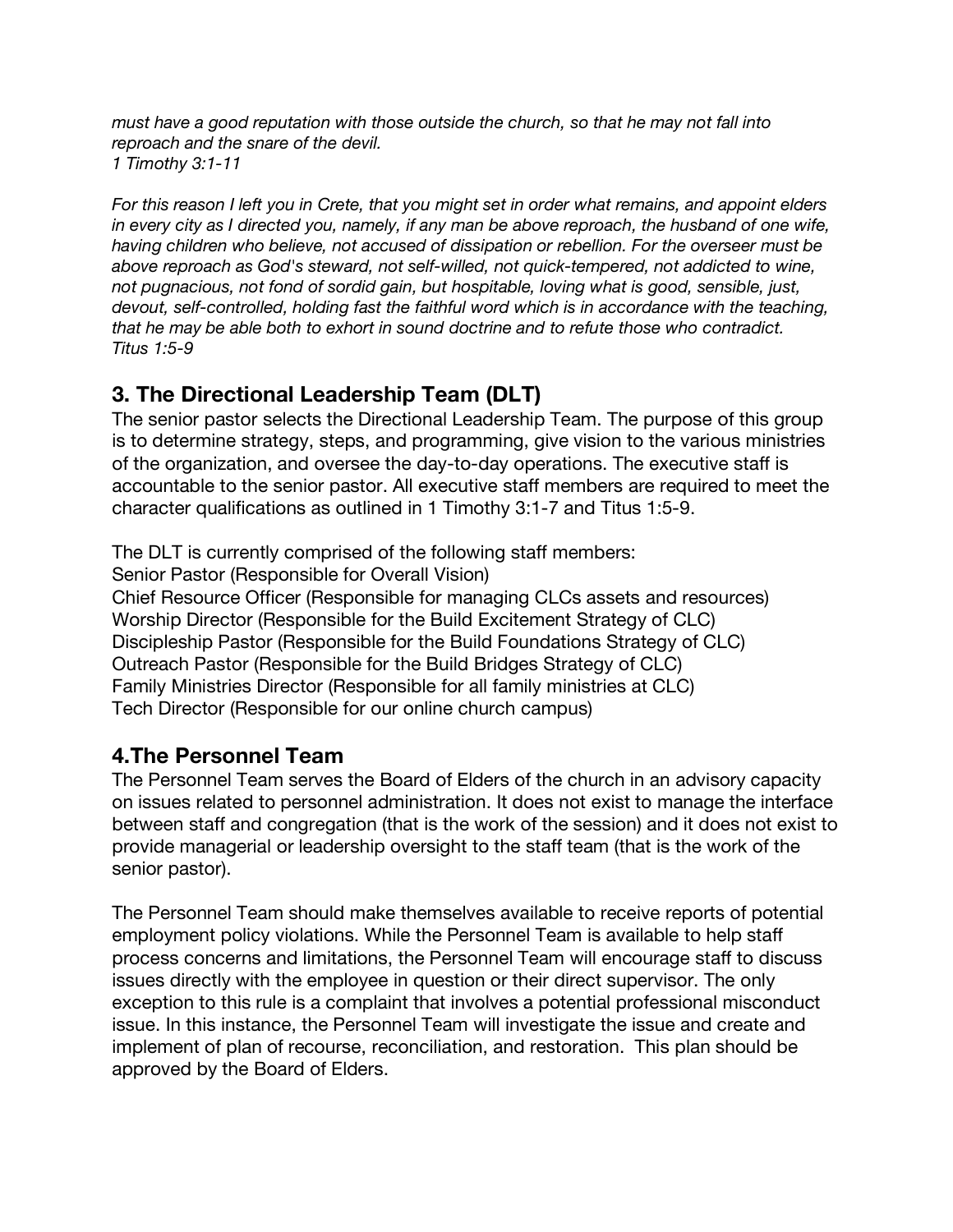The Personnel Team may be asked to participate in a mediatory means with a staff member and his or her supervisor if it is the appropriate course to reconciliation. Otherwise, it is not the intention of the Personnel Team to meet one on one with staff members outside of Personnel Team responsibilities previously laid out. The Personnel Team must exercise caution and discretion when dealing with sensitive topics brought forward to avoid the spread of misinformation before all pertinent facts and information are gathered.

The Personnel Team is comprised of 3-4 current or previous Elders (with at least one current Elder on the team) and the Senior Pastor as an ex-officio member, though on occasion it may be advisable for the committee to meet without the pastor. All members should be able to keep confidences and be supportive of people and the church. They should be open minded, fair handed, reasonable, and well-balanced. This committee is chosen by the senior pastor and elder board and submitted for approval to the Board of Elders annually. Members of this team may also serve as an ad hoc advisory and support team for the Senior Pastor.

### **5. Deacons (To Be Established 2022)**

Deacons are servant leaders. They are ministers, serving God by serving others. Service is a value at CLC, we grow best while serving. It is our goal to create a layer of servant leadership that supports and encourages all the ministries of the church. We are all called to serve, in fact Jesus modeled service in word and deed (see Matthew 23:11) It is our hope at CLC to widen the scope of serving ministries.

**Deacons:** The biblical role of deacon is to take care of the physical and logistical needs of the church so that the elders can concentrate on their primary calling.

This distinction is based on the pattern found in Acts 6:1–6. The apostles were devoted "to prayer and to the ministry of the word" (v. 4). Since this was their primary calling, seven men were chosen to handle more practical matters in order to allow the apostles the freedom to continue with their work. Like the seven, deacons serve the congregation in whatever practical needs may arise.

Deacons are identified and recruited by Church Staff and Elders to serve three year terms.

As Earl S. Johnson Jr. puts it, "The office of deacon as set forth in Scripture is one of sympathy, witness, and service after the example of Jesus Christ. Persons of spiritual character, honest repute, of exemplary lives, brotherly and sisterly love, warm sympathies, and sound judgment should be chosen for this office" (G-6.0401). It is a ministry of caring; a ministry of love; a ministry of compassion; and a ministry of prayer, and community service (G-6.0402).

In general, deacons function as servants, ministering to the body in practical ways. No matter how they serve, Scripture makes it clear that ministering as a deacon is a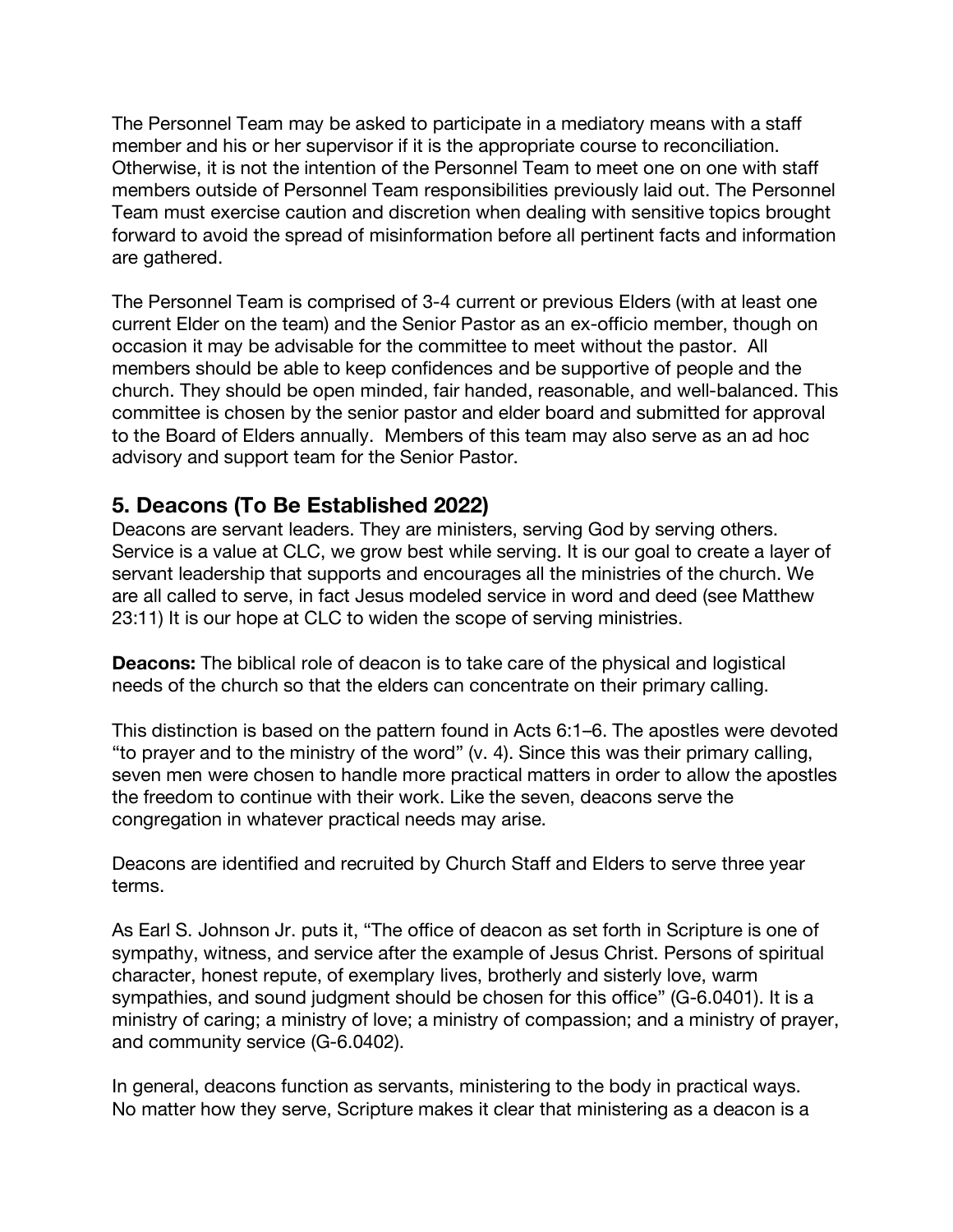rewarding and honorable calling in the church. Moreover, Deacons' hearts go out to those in distress, to members who have suffered loss, to neighbors in the hospital, to prisoners, to friends who have lost their jobs, to new parents who are confused by a wonderful, sudden, and challenging change in the responsibilities of life, to new members who need a word of welcome, to members who are shut-in and lonely and cannot leave their homes, to people in the community who have lost their way and can no longer find God, to those who are economically oppressed and do not have adequate places to live or enough to eat, to any people who need to experience the love of Christ in concrete ways.

Clearly deacons are not the only Presbyterians who provide these ministries of sympathy and caring. All Christians are charged to love their neighbors and care for one another. But the deacons provide an organized way of bringing the love of Jesus Christ to the church and the community. Deacons, by assisting the pastor(s) in pastoral care, by working closely with the session to bring justice to the village, town, or city in which they are located, by taking seriously the admonition to love one another from the heart (1 Pet. 1:22), and by fulfilingl the command of Jesus to love one another as I have loved you (John 15:12) in ways for the whole world to experience and see.

**6. The Congregation** (and details about Congregational Meetings: See ECO Polity page 14-15)

Meetings of the congregation may be called by the session, by the presbytery, or by the session when requested in writing by one-fourth of the covenant partners. Adequate notice of the meeting shall be given including announcement in worship a minimum of two weeks prior, as well as the congregation's other avenues of communication.

## **Business that shall be conducted at a Congregational Meeting**

The following business items shall be conducted at a congregational meeting, but not necessarily at every congregational meeting; nor are congregational meetings limited to just the following:

a. Electing elders as well as deacons, if the congregation chooses [see 2.03]).

b. Calling a pastor/head of staff, associate pastor, or to request the dissolution of such calls.

c. Buying, mortgaging, transferring, or selling real property.

d. Requesting that presbytery dismiss the congregation to another presbytery of ECO or requesting that the presbytery dismiss the congregation to another Reformed body. (Either requires a super-majority of two-thirds of the covenant partners present).